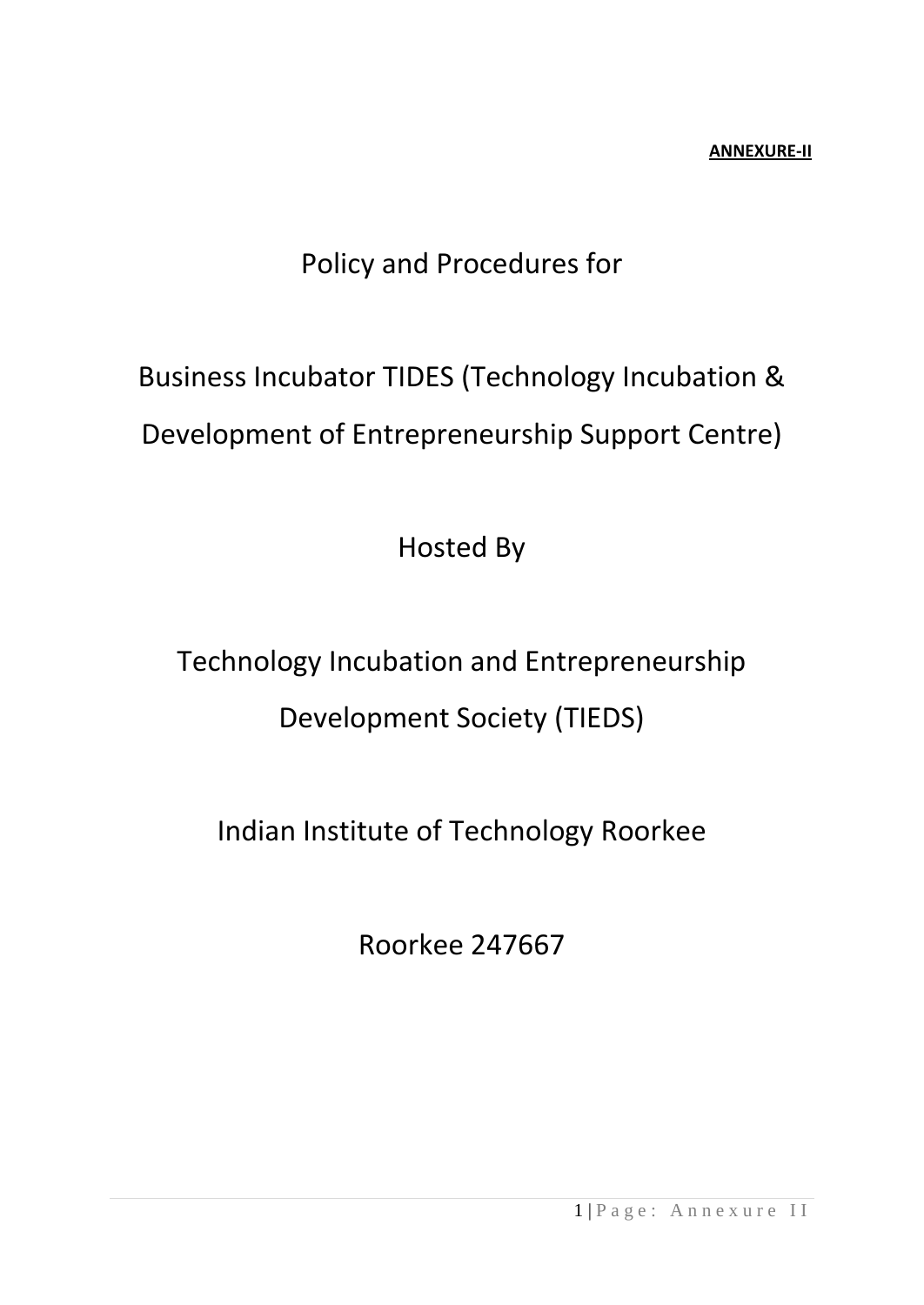#### **Introduction**

Technology Incubation and Entrepreneurship Development Society (TIEDS), a society registered under the Societies Registration Act, 1860 is set up to promote innovation and entrepreneurship among the Faculty, Staff, Research Scholars, and Students at IITR. To accomplish its goal, TIEDS runs and manages a Business Incubator called Technology Innovation & Development of Entrepreneurship Support (TIDES) Centre at Indian Institute of Technology, Roorkee to facilitate incubation of new enterprises with innovative technologies by admitting them at TIDES Centre and providing them physical, technical and networking supports and services.

The policy is subject to periodical review and amendments. It will be the responsibility of the companies admitted to TIDES Centre to update themselves from time to time on amendments in TIDES Centre policy and procedures. TIEDS reserves the rights to make an exception of all or any of the terms of policy for a particular company or a promoter on a case to case basis.

#### **1. Governance Structure:** TIDES will have same governing structure as TIEDS

Except the ex-officio members, the remaining members will serve for a period of up to three years, and can be re-appointed for further periods. The Director, IITR will nominate the initial Governing Body, which will make subsequent appointments. In addition to its above members, the Governing Body may invite experts in legal, finance, audit, IPR, and other such areas, to its meetings as needed. It may also constitute subcommittees including such outside experts for specific tasks when needed.

#### **2. Eligibility**

Admission to TIDES Centre is open to:

- i. Registered Student of IITR,
- ii. Current Faculty members of IITR
- iii. Alumni of IITR

Applicants must provide the required details and proposal for making an admission in the TIDES Centre. Applications for admission to TIDES Centre will be made in the name of registered (unlisted) companies within the meaning of the Companies Act, 1956. If a company has not been registered, an application may be made in the names of all promoters/ founders; however, the promoters/ founders must ensure that the company is registered within a period of three months from the date of approval of the application for admission in TIDES Centre.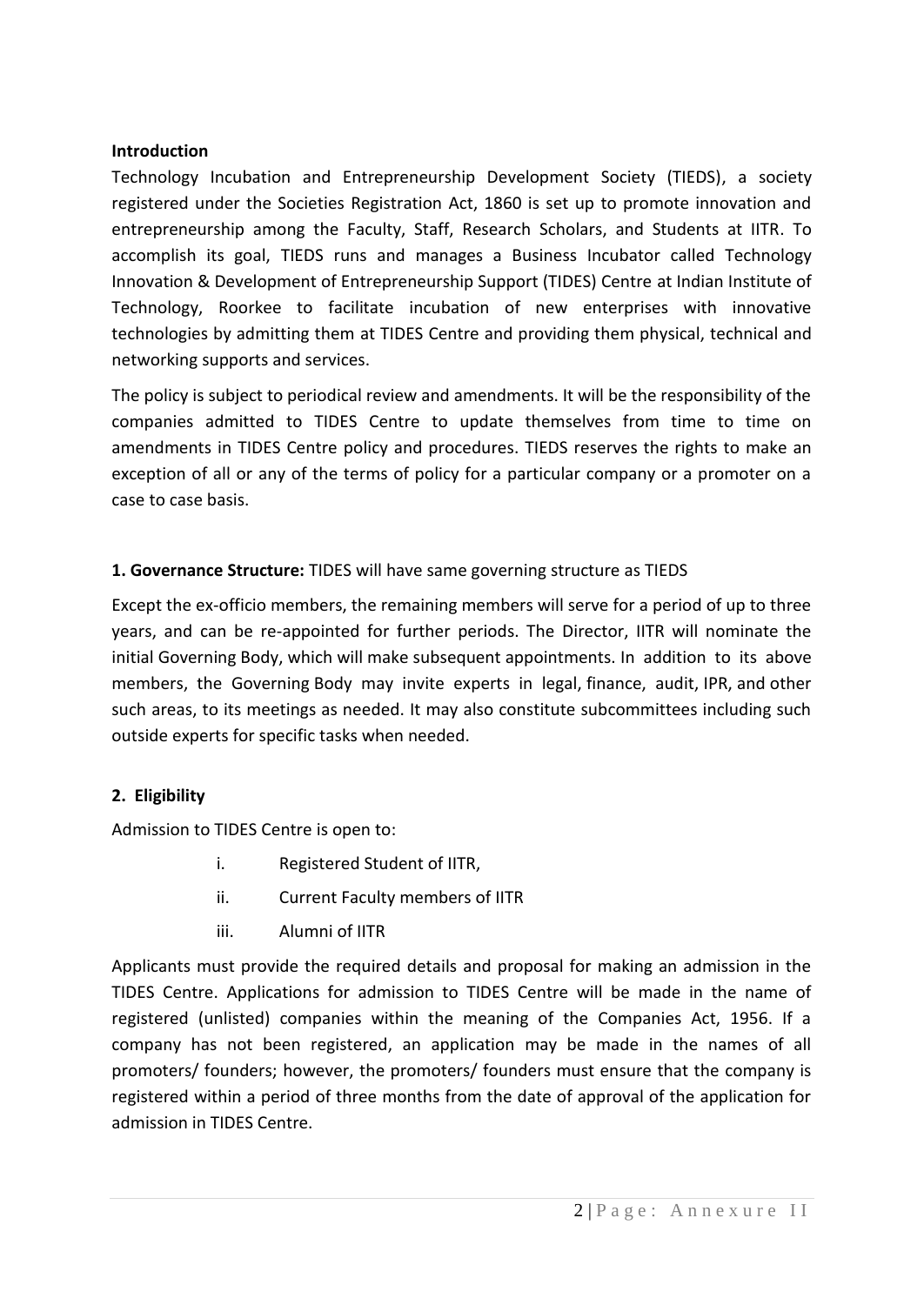### **3. Admission Process**

The applicants will be required to submit business plan for admission in TIDES Centre, which can be availed from the TIDES Centre office or downloaded from its website. Based on the documents submitted, the Business Plan will be screened by the pre-selection team for assessing the suitability of the proposal for further evaluation by expert members regarding its potential for incubation. Detailed scrutiny including financial and technical due diligence of the proposal shall then be carried out by the expert members for evaluation of the proposal. Business Plan will be reviewed by experts having technical, business and financial expertise. Applicants may be invited with their teams to make a presentation on their proposal. In order to enable the expert members to take an appropriate decision, members may ask for any additional information from the applicants and/or revision in the proposal.

TIDES Centre will have a sole discretion whether to admit or reject a proposal for incubation and the decision of TIDES Centre in this regard shall be final. TIDES Centre is not bound to give any reason in case a proposal is rejected.

### **4. Intellectual Property**

Following details will be considered during the assessment of Intellectual Property (Patents, Trademarks, Copyrights, Designs and any other form of IP) for incubation purpose:

- 1. Details relating to IP ownership, joint IP development, IP transfer, IP licensing and cross licensing etc.
- 2. If the IP is developed at IITR, whether any IITR infrastructure (hardware, testing setup, instrumentation, computing resources, processes) has been used in developing the technology that will go into the product(s). If the IP is developed at IITR, whether any consultancy projects were executed in the proposed area.

Applicants, who are current faculty or students of IITR, aspiring for incubation shall first approach IITR for transfer of / licensing of/ permission to use IP in favour of prospective incubatee companies. They will initiate a letter to Dean -SRIC, IIT Roorkee requesting the transfer of IITR IP in favour of a start-up company in the TIDES Centre intended to be promoted/ supported by the inventor.

# **5. Seed Funding**

The Incubatee Company will be eligible for seed funding which will be combination of convertible debt and equity. The maximum amount of investment per company would be Rs. 25 lakhs.

Following broad guidelines will be followed for the seed fund: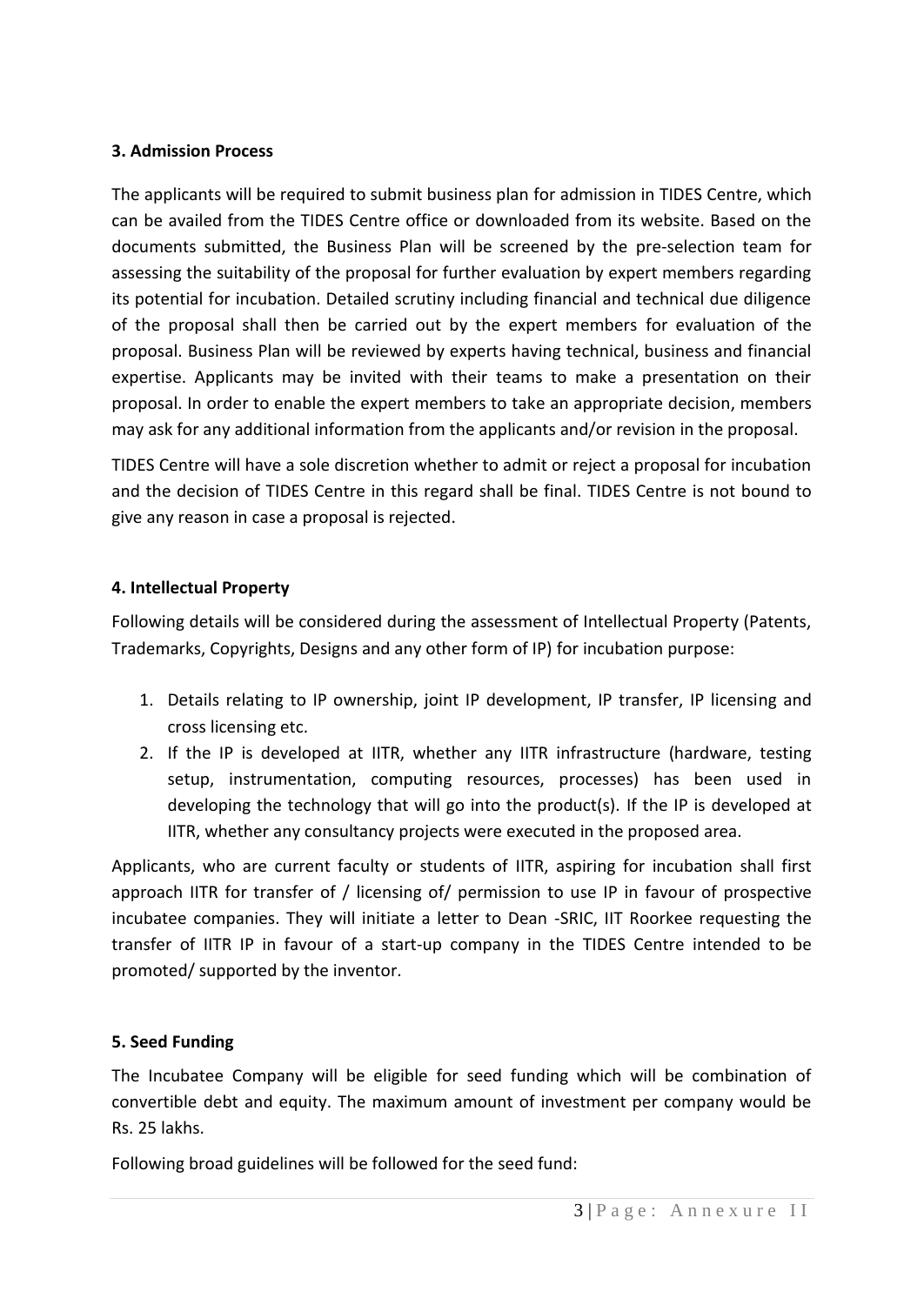- 1. Investment decision will be taken on case to case basis and will be subject to the approval of Investment Committee.
- 2. In case of equity investment, an incubatee will be valued between Rs. 2 crore uniformly.
- 3. Incase the incubate company has already raised seed funding or is generating revenue, the valuation of the company will be assessed with the help of experts and investment will be done based on that valuation.
- 4. Maximum duration for redemption of equity would be 3 years.
- 5. There would be a separate guideline for terms for each of these investments.
- 6. The Seed investment will be offered only after 3 months to 6 months from the date of incubation of the startup. The offer and amount of investment will be made on case to case basis after the assessment of the startup.

A company desirous of getting seed fund may submit an application for seed fund on admission or any time during its tenure in TIDES Centre. Sanction of seed fund will be decided based on the eligibility criteria as decided by TIDES Centre. It would be also subject to the terms stipulated under specific grant or scheme as the case may be. Though seed fund may be sanctioned, disbursement shall be linked to the milestones. One of the criteria for approval of the seed fund will be to help the company reach a level of maturity in terms of product development or go-to-market stage.

TIDES Centre will have sole discretion to sanction or reject an application for seed fund and the decision of TIDES Centre in this regard shall be final. TIDES Centre is not bound to give any reason in case an application for seed fund is rejected.

#### **6. Infrastructure& other support**

- Upon admission to TIDES Centre, the following infrastructural facilities will be offered to the incubatee companies on an individual basis, apart from a set of shared/ common infrastructure mentioned hereinafter:
- Office space: Company specific (upto 8 people team)
- Internet connection
- Standard Furniture
- Uninterrupted Power supply
- $-$  Fax machine
- Printer
- Photocopier
- Scanner
- Teleconferencing facilities
- Meeting/Conference room with projection equipment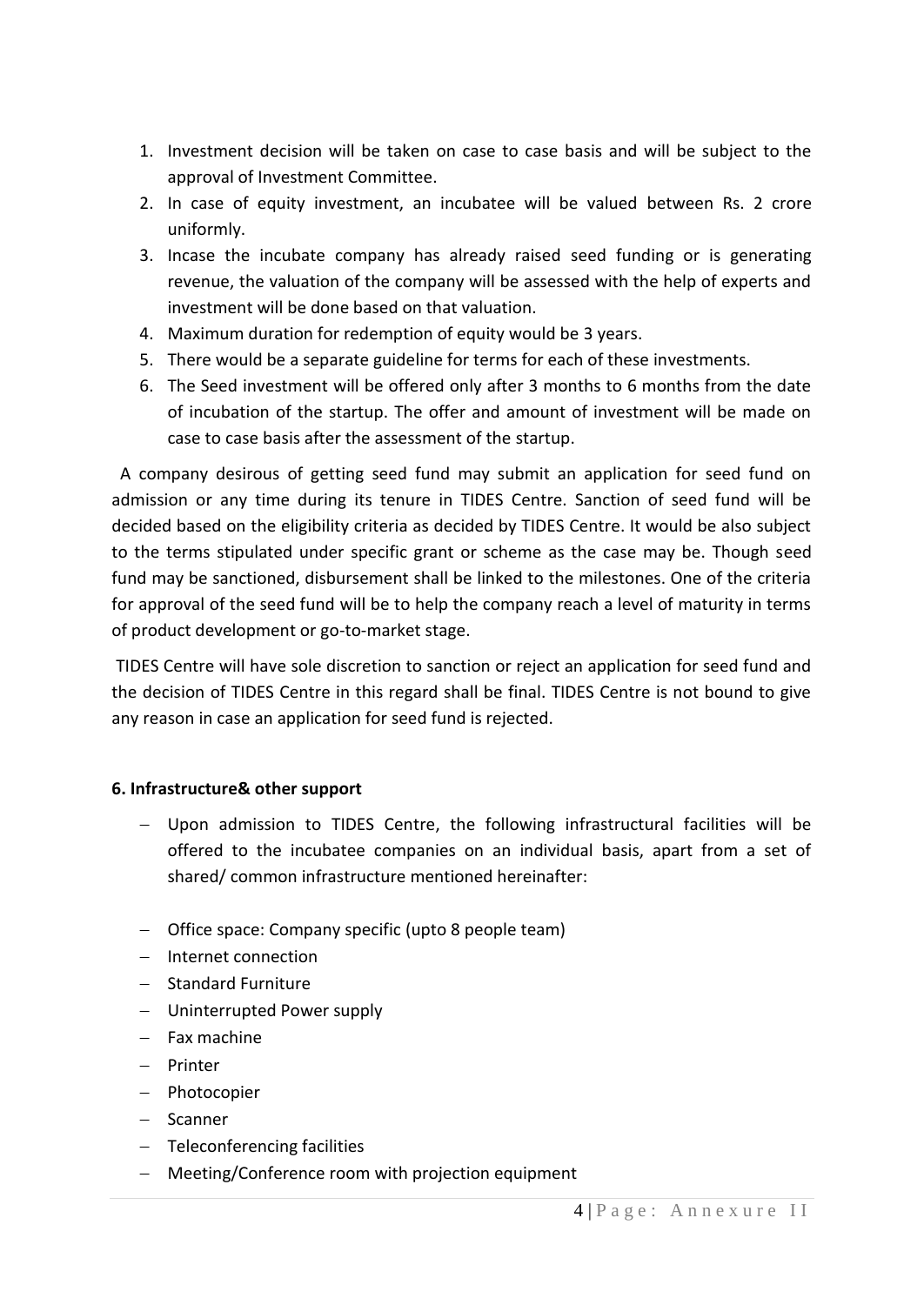- $-$  Pantry facilities
- Common secretarial pool/staff (depending on availability of such staff with TIDES Centre)

Apart from physical infrastructure as stated above, TIDES Centre will provide access to the following:

- Pool of mentors, experts in technology, legal, financial and related matters, with or without consideration,
- Organising events to help companies in networking and showcasing their technologies,
- Meetings with visitors of IITR (such as alumni, VCs, industry professionals).

# **7. Periodic assessment**

Incubatee companies will submit information to TIDES Centre on quarterly basis in a prescribed format. The companies may also be subject to an annual assessment by a committee comprising of external experts.

Incubatee companies will have to submit their annual reports within a period of 7 days from the date of their approval.

# **8. Information Submission**

Incubatee companies will submit information to TIDES Centre about all material changes or developments taking place in their companies from time to time. Such information could be (but not limited to) change in name of the company, change in business or product profile, change in directors, promoters or shareholders, acquisition of a new office, additional equity or debt investments. TIDES Centre may require incubatee companies to submit other information as it deems fit. Prior concurrence of TIDES Centre should be obtained for effecting such changes.

# 9. **Consideration:**

In lieu of support and services to be provided by TIDES Centre, the incubatee companies will be subject to consideration on following accounts to the extent applicable:

- Monthly rent/ facilities charge at discounted rate for physical infrastructure to be paid to TIDES Centre.
- Consideration in the form of equity and/or revenue sharing of the respective companies for transfer/ licensing of / permission to use IP in favour of the incubatee companies and the facilities provided by TIDES Centre. The percentage of Equity and revenue sharing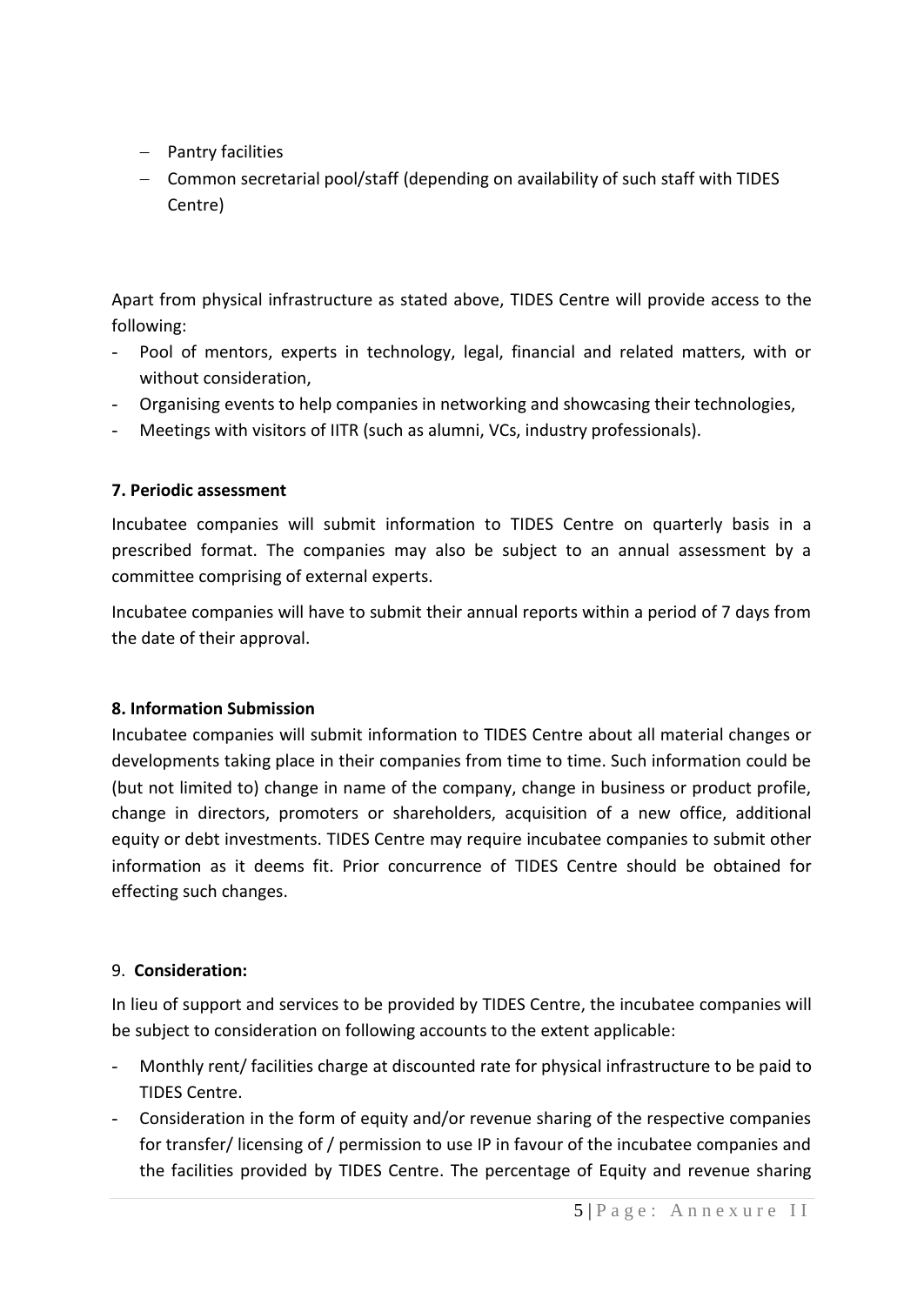will be decided by TIDES Centre and is to be given in favour of TIDES Centre. TIDES Centre may ask for additional equity from the companies to whom TIDES Centre has supplied specialised equipments.

The incubatee company shall allot 3-6% of the equity to TIDES Centre towards incubation and shall be maintained by issuing additional shares or diluting the shares of the Promoters or in any other manner) till the Company exits from the TIDES Centre or the Company and Promoters raise investment from an Angel Investor, Venture Capital Fund or any other source. 3-6% equity will be decided based on various factors such as: duration of the incubation support needed by the company, financial condition of the company, revenue of the company etc.

If the company fails to raise investment from an Angel Investor, Venture Capital Fund or any other source for a period of five years from the date of the last issuance of shares in favour of TIDES Centre, TIDES Centre will have a right to sell its holding to the promoters of the Company at a value which will be higher of book value and fair value, and promoters of the Company will be bound to buy the shares from TIDES Centre as stated above. Investment for the purpose of this section means an investment received in form of equity by the Company from any sources other than its promoters the value of which as well as premium thereon are at least three times more than paid up capital and premium amount respectively.

#### **10. Tenure in TIDES Centre**

Companies will be permitted to stay in TIDES Centre, to begin with, for a period of 24months. TIDES Centre may, at its own discretion, permit companies to extend their stay for a maximum period of another 12 months.

If a company is provided with specialised capital equipment, rent on the same will be decided on a case-by-case basis. This would, however be finalised prior to approval of a proposal for admission to TIDES Centre or at the time of procurement of the equipment as the case may be.

#### **11. Exit (Graduation)**

Incubatee companies will leave the incubator under the following circumstances:

- 1. Raising substantial investment from angel investor / Venture Capital Fund / any other investor– Rs. 2 crores or more.
- 2. Completion of stay for 24 months, unless the stay is extended by TIDES Centre.
- 3. Underperformance or unviability of the business proposition: criteria for the same will be decided and applied by TIDES Centre on the case to case basis.
- 4. Irresolvable disputes between promoters/ founders. TIDES Centre will decide the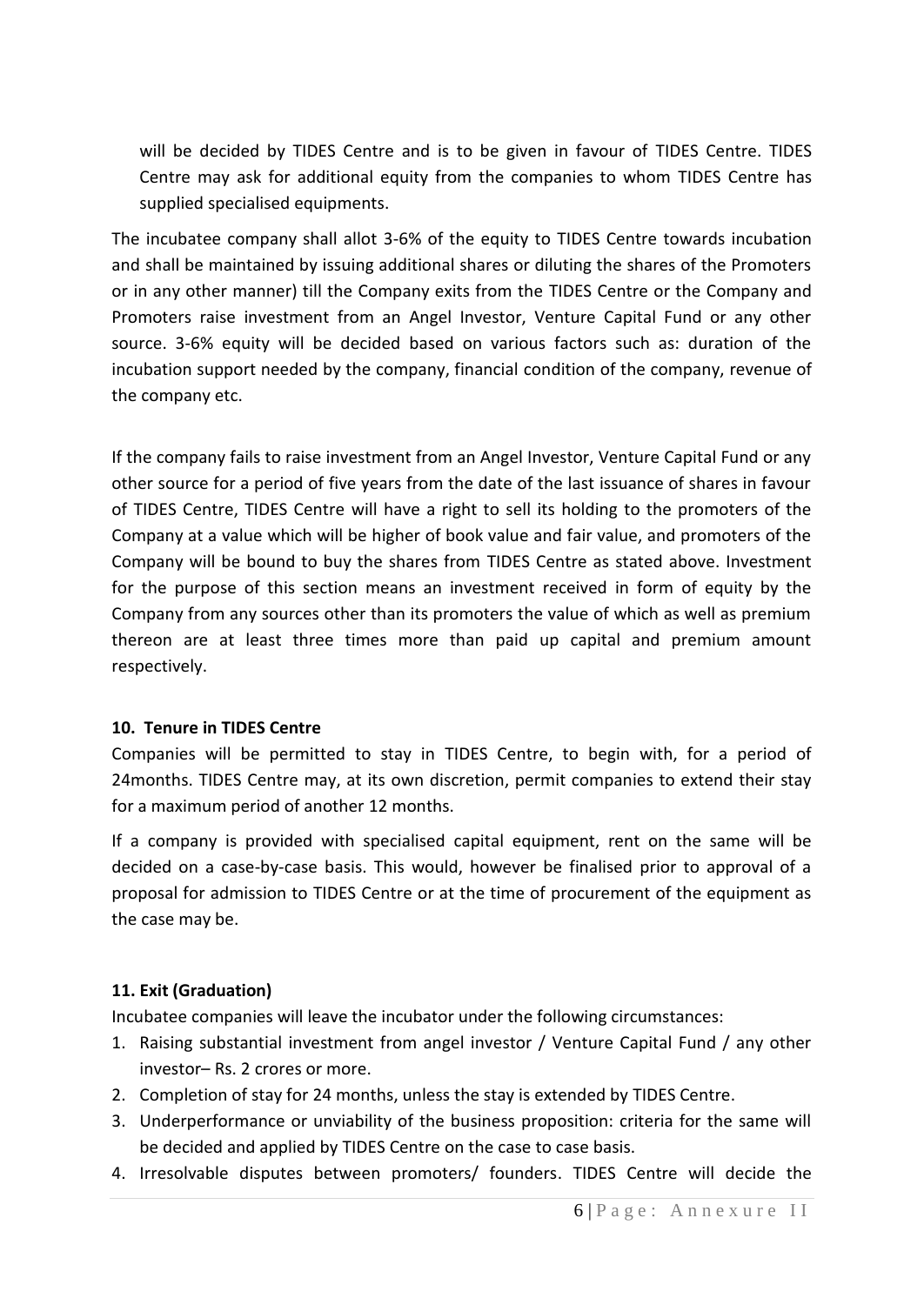position or point when disputes are deemed to be irresolvable.

- 5. When the number of employees of the company exceeds 20.
- 6. When the annual revenues of the company exceeds Rs. 2 crores or when a company achieves a Profit Before Tax of Rs. 60 Lakhs.
- 7. When the company enters in an acquisition, merger or amalgamation deal or reorganisation deal resulting substantially a change in the profile of the company, its promoters, directors, shareholders, products or business plans, or when a company plans for a public issue.
- 8. Change in promoters'/ founders' team without concurrence of TIDES Centre.
- 9. Any other reasons which TIDES Centre may find it necessary for an incubatee company to leave TIDES Centre.
- N

otwithstanding anything written elsewhere, TIDES Centre's decision in connection with the exit of an incubatee company shall be final and shall not be disputed by any incubatee company.

# **12. Conflicts of interest and confidentiality of information:**

TIDES Centre endeavours to draw a line between appropriate and inappropriate interactions among its board members, employees, mentors, consultants, affiliates, incubatee companies, their employees, persons connected to them or their promoters, employees and staff, various service providers and suppliers. Conflicts between private interests and official responsibilities of all stakeholders must be handled in a transparent manner, and TIDES Centre considers the full voluntary disclosure as the best mechanism for managing conflicts of interest.Any significant, direct or indirect, financial interests held by TIDES Centre employees in any of companies supported by TIDES Centrecould involve possible conflict of interests. Persons associated with TIDES Centre in various capacities other than for employment may also face situations leading to conflict of interests. The avoidance of such conflict is important to the integrity and philosophy of TIDES Centre.

Conflict of interest guidelines policy and operating guidelines of IITR, if any, must be reviewed and followed by all faculty, employees and students of IITR who aspire to set up a company to be incubated in TIDES Centre. A key requirement for them is that care must be taken to separate clearly and cleanly the personal financial aspects of the entrepreneurial activities from their respective roles, duties and responsibilities in IITR. On admission in the Business Incubator, such entrepreneurial activities should not be confused with assigned duties of IITR. The use of IITR facilities and equipment must be free from unauthorised or conflicting uses and must be compensated for as per the policies of IITR. Appropriate judgement should be applied by all concerned parties while assessing the genuineness of conflicting interests.A committee may be set up by TIDES Centre to resolve any dispute over such situation causing conflicts of interests.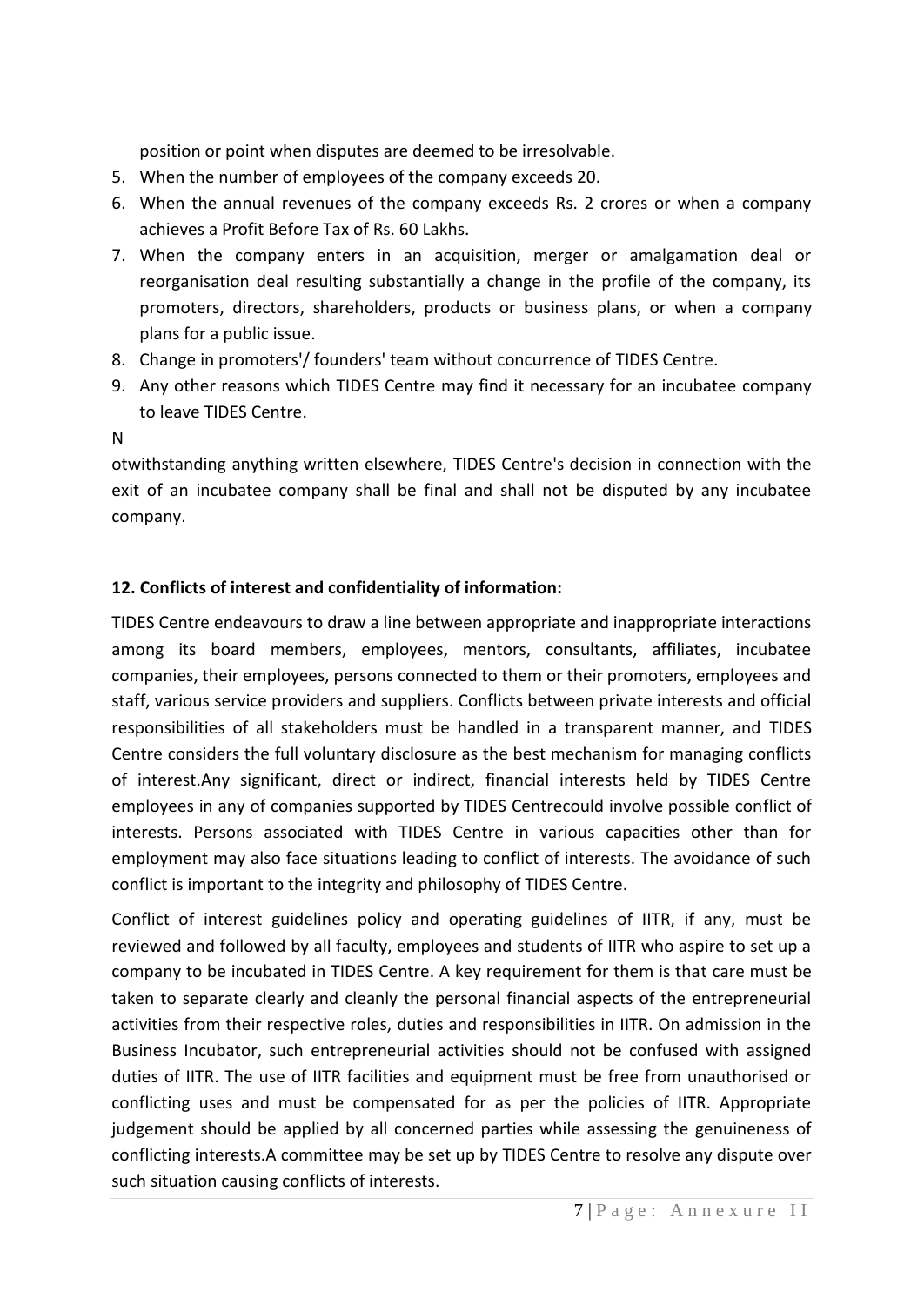## **13. Disclaimer:**

The incubatee company will understand and acknowledge that TIDES Centre intends to provide supports and services to the Company in good faith to pursue its objective to promote entrepreneurship by converting innovative technologies developed in the Institute to commercialization by incubating and supporting new enterprises. It is understood that by agreeing to provide various supports and services, TIDES Centre does not undertake responsibility for:

- Ensuring success of an incubatee company, its products/ process/ services or marketability,
- Ensuring quality of support and services provided by TIDES Centre to the complete satisfaction of the incubatee companies or their promoters/ founders.
- Ensuring quality of services of the consultants engaged by the incubatee companies through TIDES Centre / IITR network.

The incubatee companies agree that TIDES Centre / IITR or their employees shall not be held liable for any reason on account of the above.